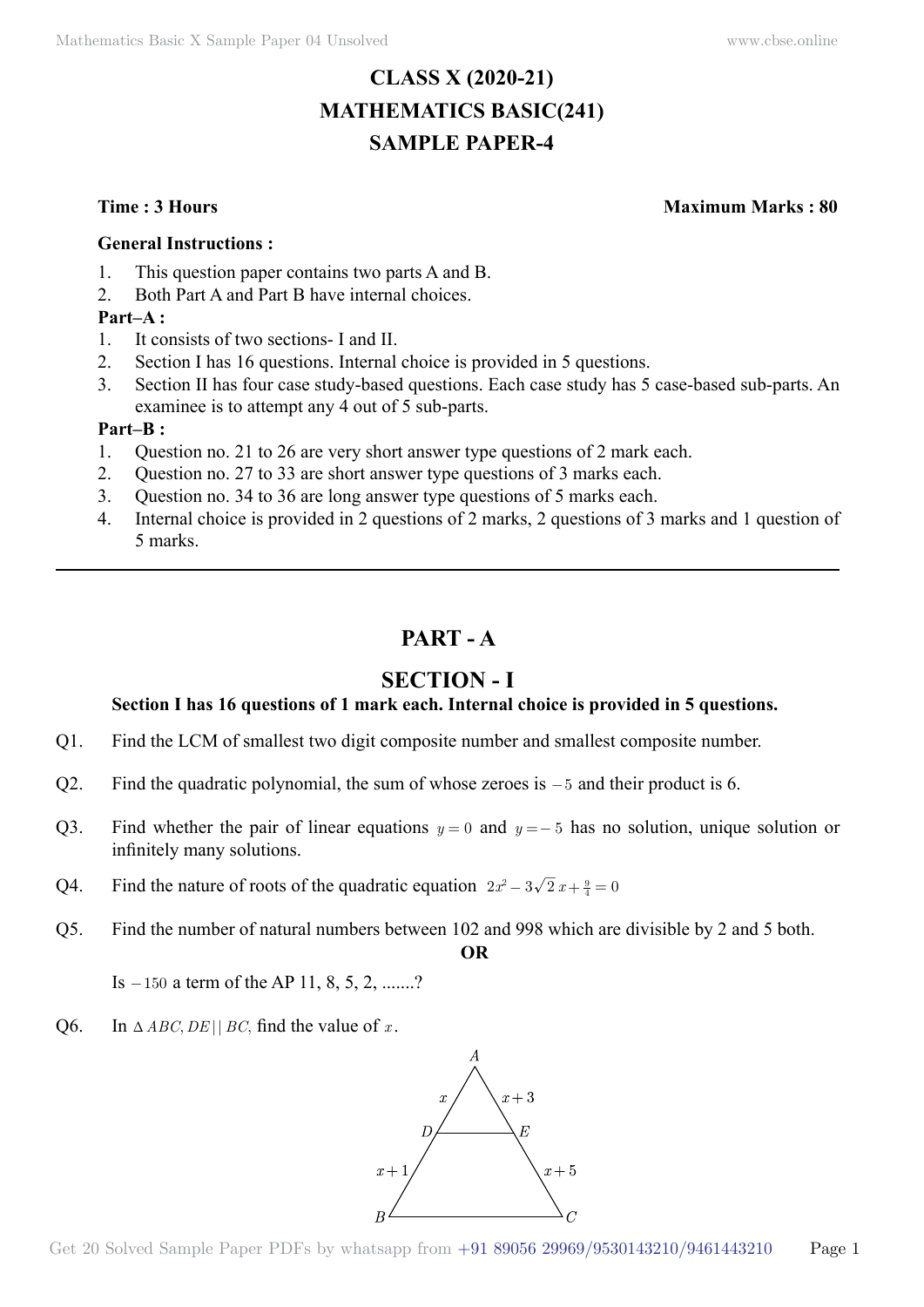Q7. If the point  $C(k, 4)$  divides the line segment joining two points  $A(2, 6)$  and  $B(5, 1)$  in ratio 2 : 3, the value of  $k$  is

#### **O**

If points  $A(-3, 12)$ ,  $B(7, 6)$  and  $C(x, 9)$  are collinear, then the value of x is .........

- Q8. The value of  $(1 + \tan^2\theta) (1 \sin \theta) (1 + \sin \theta) =$  ......................
- Q9. A ladder 15 m long leans against a wall making an angle of 60º with the wall. Find the height of the point where the ladder touches the wall.
- Q10. If a circle can be inscribed in a parallelogram how will the parallelogram change?

#### **O**

What is the maximum number of parallel tangents a circle can have on a diameter?

Q11. In figure,  $\triangle ADE$  is constructed similar to  $\triangle ABC$ , write down the scale factor.



- Q12. The diameter of a sphere is 6 cm. It is melted and drawn into a wire of diameter 2 mm. What is the length of the wire?
- Q13. The mean weight of 9 students is 25 kg. If one more student is joined in the group the mean is unaltered, then find the weight of the  $10<sup>th</sup>$  student.

| $(a)$ 25 kg | $(b)$ 24 kg |
|-------------|-------------|
| $(c)$ 26 kg | $(d)$ 23 kg |

 **O**

The mean and median of the data *a*, *b* and *c* are 50 and 35 respectively, where  $a < b < c$ . If  $c - a = 55$ , then find the value of  $(b - a)$ .

Q14. A girl calculates that the probability of her winning the first prize in a lottery is 0.08. If 6000 tickets are sold, then how many tickets has she bought?

| $(a)$ 40  | (b) $240$ |
|-----------|-----------|
| $(c)$ 480 | (d) 750   |

#### **O**

One ticket is drawn at random from a bag containing tickets numbered 1 to 40. Find the probability that the selected ticket has a number which is a multiple of 5.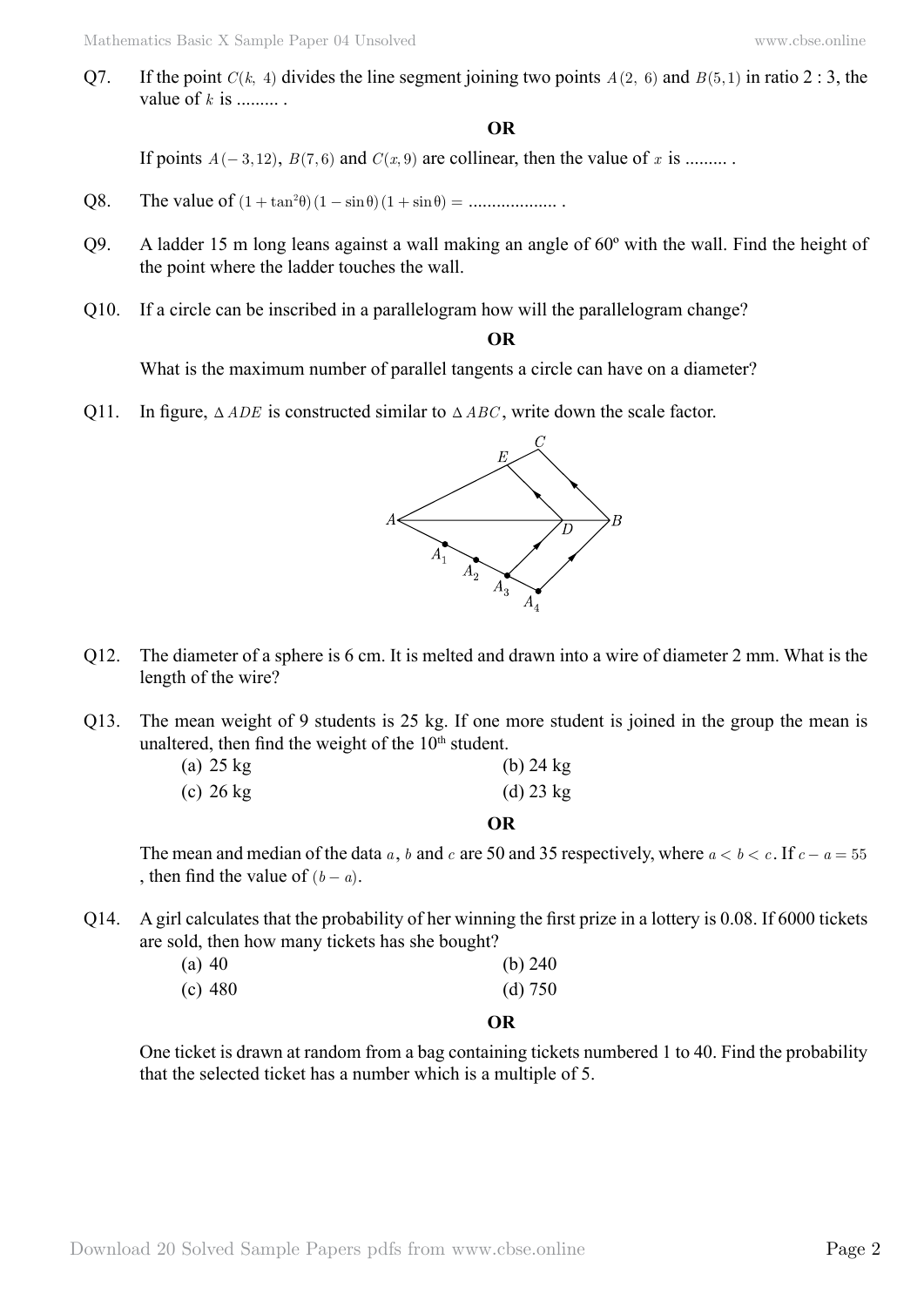Q15. In the given figure, if  $AD = 7\sqrt{3}$  m, then find the value of *BC*.



Q16. Three solid metallic spherical balls of radii 3 cm, 4 cm and 5 cm are melted into a single spherical ball, find its radius.

## **Section II**

#### **Case study-based questions are compulsory. Attempt any 4 sub parts from each question. Each question carries 1 mark.**

Q17. Auditorium, the part of a public building where an audience sits, as distinct from the stage, the area on which the performance or other object of the audience's attention is presented. In a large theatre an auditorium includes a number of floor levels frequently designed as stalls, private boxes, dress circle, balcony or upper circle, and gallery. A sloping floor allows the seats to be arranged to give a clear view of the stage. The walls and ceiling usually contain concealed light and sound equipment and air extracts or inlets and may be highly decorated.



In an auditorium, seats are arranged in rows and columns. The number of rows are equal to the number of seats in each row. When the number of rows are doubled and the number of seats in each row is reduced by 10, the total number of seats increases by 300.

- **(i)** If *x* is taken as number of row in original arrangement which of the following quadratic equation describes the situation ?
	- (a)  $x^2 20x 300 = 0$  <br> (b)  $x^2 + 20x 300 = 0$
	- (c)  $x^2 20x + 300 = 0$  <br> (d)  $x^2 + 20x + 300 = 0$
- **(ii)** How many number of rows are there in the original arrangement?

| $(a)$ 20 | (b) $40$ |
|----------|----------|
| (c) 10   | $(d)$ 30 |

- 
- **(iii)** How many number of seats are there in the auditorium in original arrangement? (a) 725 (b) 400
	- (c) 900 (d) 680
- **(iv)** How many number of seats are there in the auditorium after re-arrangement.

| (a) 860    | (b) $990$ |
|------------|-----------|
| $(c)$ 1200 | $(d)$ 960 |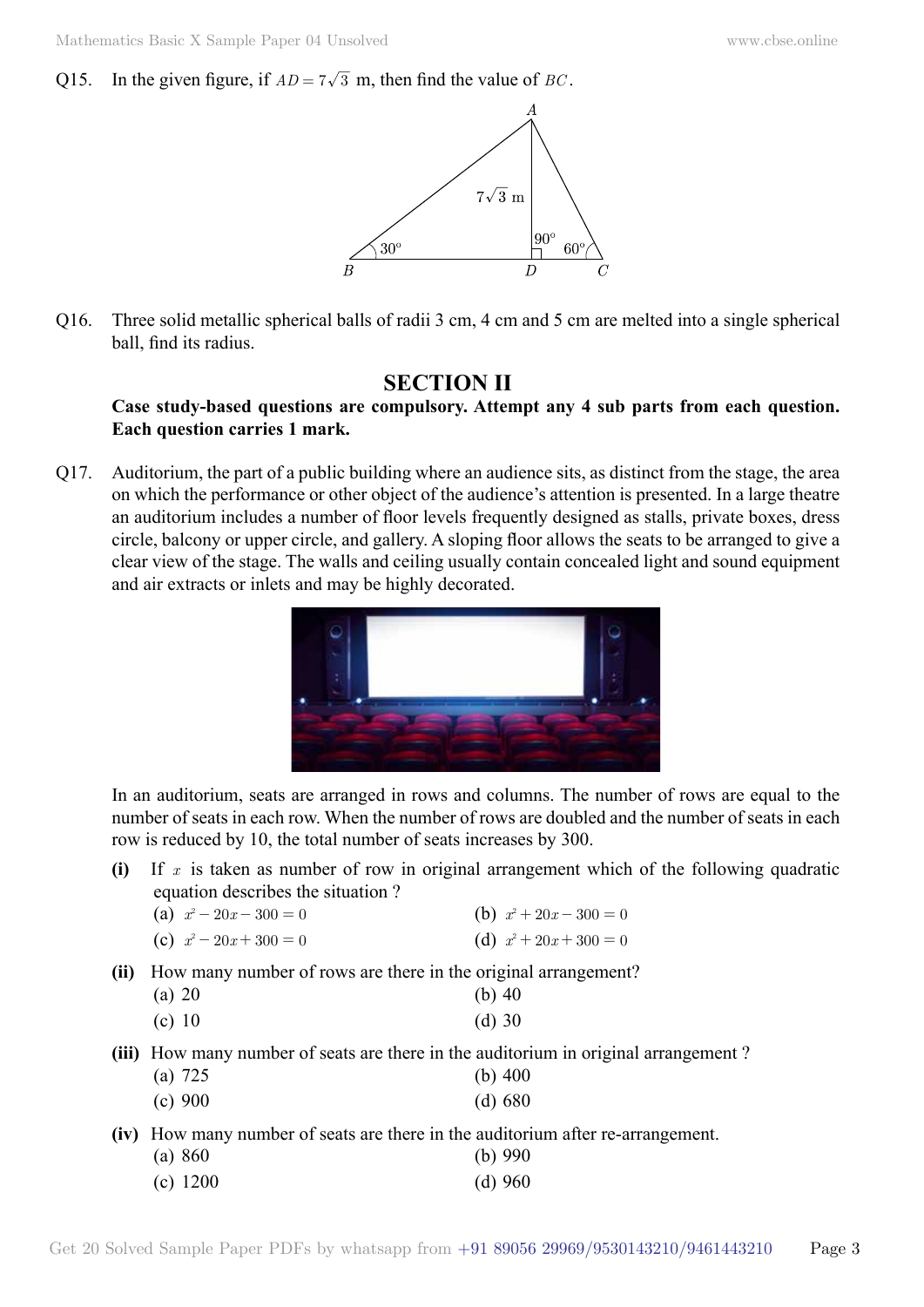**(v)** How many number of columns are there in the auditorium after re-arrangement?

| $(a)$ 42 | $(b)$ 20 |
|----------|----------|
| (c) 25   | (d) $32$ |

Q18. Rani wants to make the curtains for her window as shown in the figure. The window is in the shape of a rectangle, whose width and height are in the ratio  $2:3$ . The area of the window is 9600 square cm.



| (i)   | What is the shape of the window that is uncovered?                           |                           |  |  |
|-------|------------------------------------------------------------------------------|---------------------------|--|--|
|       | (a) Right triangle                                                           | (b) Equilateral triangle  |  |  |
|       | (c) Isosceles triangle                                                       | (d) Rectangle             |  |  |
| (ii)  | What will be the ratio of two sides of each curtain (other than hypotenuse)? |                           |  |  |
|       | (a) $1:3$                                                                    | (b) $2:3$                 |  |  |
|       | (c) $1:1$                                                                    | (d) $3:2$                 |  |  |
| (iii) | What are the dimensions of the window?                                       |                           |  |  |
|       | (a) 40 cm $\times$ 80 cm                                                     | (b) 20 cm $\times$ 60 cm  |  |  |
|       | (c) 80 cm $\times$ 120 cm                                                    | (d) 40 cm $\times$ 120 cm |  |  |
|       | (iv) What will be the perimeter of the window?                               |                           |  |  |
|       | $(a)$ 200 cm                                                                 | (b) $100 \text{ cm}$      |  |  |
|       | $(c)$ 400 cm                                                                 | (d) $450 \text{ cm}$      |  |  |
| (v)   | How much window area is covered by the curtains?                             |                           |  |  |
|       | (a) 50 $\%$                                                                  | (b) $75\%$                |  |  |
|       | (c) 25 $\%$                                                                  | (d) $80\%$                |  |  |
|       |                                                                              |                           |  |  |

Q19. A barn is an agricultural building usually on farms and used for various purposes. A barn refers to structures that house livestock, including cattle and horses, as well as equipment and fodder, and often grain.

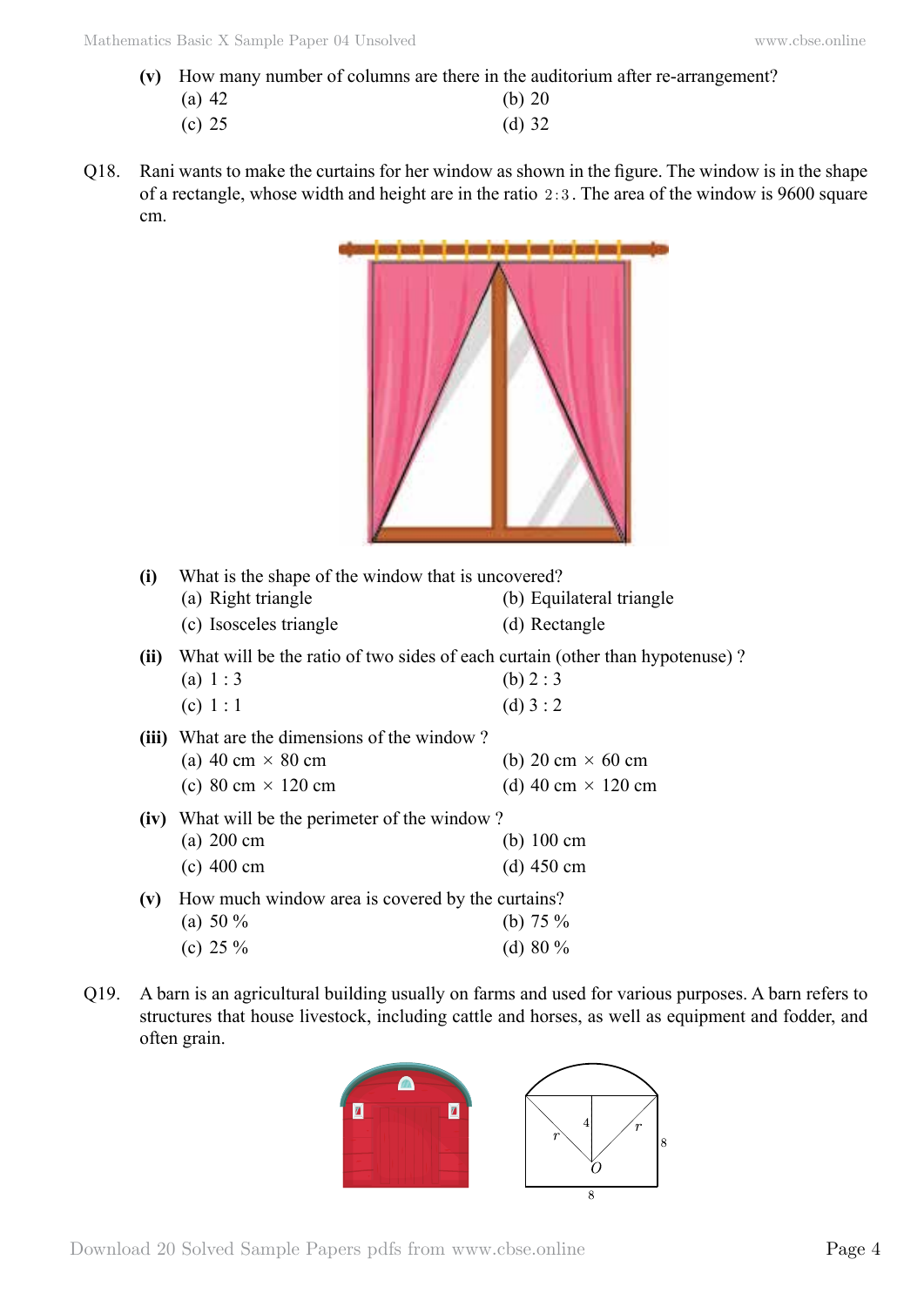Ramkaran want to build a barn at his farm. He has made a design for it which is shown above. Here roof is arc of a circle of radius *r* at centre *O*.

| What is the value of radius of arc?                                                          |                                     |
|----------------------------------------------------------------------------------------------|-------------------------------------|
| (a) $4\sqrt{3}$ m                                                                            | (b) $4\sqrt{2}$ m                   |
| (c) $4\sqrt{3}$ m                                                                            | (d) $2\sqrt{2}$ m                   |
| What is the curved width of roof?                                                            |                                     |
| (a) $2\pi\sqrt{3}$ m                                                                         | (b) $4\pi\sqrt{2}$ m                |
| (c) $2\pi\sqrt{2}$ m                                                                         | (d) $4\pi\sqrt{3}$ m                |
| What is area of cross section of barn?                                                       |                                     |
| (a) $8(6 + \pi) m^2$                                                                         | (b) $4(6 + \pi) m^2$                |
| (c) $8(3 + \pi) m^2$                                                                         | (d) $4(3 + \pi) m^2$                |
| <b>(iv)</b> If the length of the barn is 12 meters, what is the curved surface area of roof? |                                     |
| (a) $32\sqrt{2}\,\pi\,\mathrm{m}^2$                                                          | (b) $16\sqrt{2} \pi m^2$            |
| (c) $48\sqrt{2} \pi m^2$                                                                     | (d) $24\sqrt{2}\,\pi\,\mathrm{m}^2$ |
| What is the storage capacity of barn?                                                        |                                     |
| (a) $48(6+\pi) m^3$                                                                          | (b) $48(6 + \pi) m^3$               |
| (c) $96(6 + \pi) m^3$                                                                        | (d) $96(3 + \pi) m^3$               |
|                                                                                              |                                     |

Q20. Amul, is an Indian dairy cooperative society, based at Anand in the Gujarat. Formed in 1946, it is a cooperative brand managed by a cooperative body, the Gujarat Co-operative Milk Marketing Federation Ltd. (GCMMF), which today is jointly owned by 36 lakh (3.6 million) milk producers in Gujarat. Amul spurred India's White Revolution, which made the country the world's largest producer of milk and milk products.



Survey manager of Amul dairy has recorded monthly expenditures on milk in 100 families of a housing society. This is given in the following frequency distribution :

| Monthly expenditure (in Rs.) | <b>Number of families</b> |
|------------------------------|---------------------------|
| $0 - 175$                    | 10                        |
| 175-350                      | 14                        |
| 350-525                      | 15                        |
| 525-700                      | $\mathcal{X}$             |
| 700-875                      | 28                        |
| 875-1050                     | 7                         |
| 1050-1225                    | 5                         |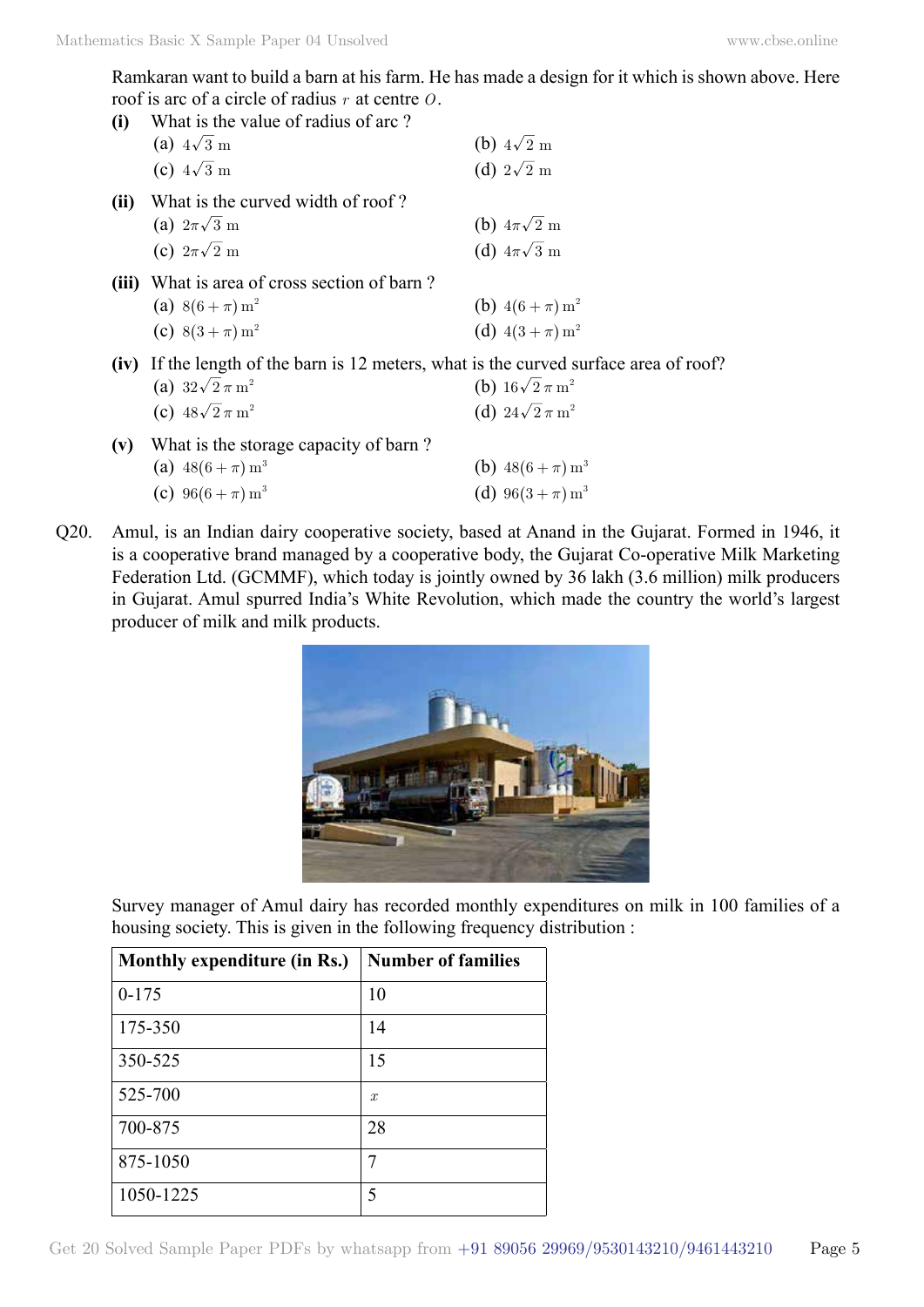| (i)  | How many families spend between Rs 350-700 on milk? |              |  |  |  |
|------|-----------------------------------------------------|--------------|--|--|--|
|      | $(a)$ 21                                            | (b) $38$     |  |  |  |
|      | (c) 17                                              | $(d)$ 36     |  |  |  |
| (ii) | What is the upper limit of median class?            |              |  |  |  |
|      | (a) $1225$                                          | (b) $875$    |  |  |  |
|      | (c) 1050                                            | $(d)$ 700    |  |  |  |
|      | (iii) What is the median expenditure on milk?       |              |  |  |  |
|      | (a) $601.4$                                         | (b) $636.5$  |  |  |  |
|      | (c) 616.6                                           | (d) $624.5$  |  |  |  |
|      | (iv) What is the lower limit of model class?        |              |  |  |  |
|      | (a) 1225                                            | (b) $875$    |  |  |  |
|      | (c) 1050                                            | $(d)$ 700    |  |  |  |
| (v)  | What is the model expenditure on milk?              |              |  |  |  |
|      | (a) $734.25$                                        | (b) $743.75$ |  |  |  |
|      | (c) $801.25$                                        | (d) $820.25$ |  |  |  |

## **Part - B**

#### **All questions are compulsory. In case of internal choices, attempt anyone.**

Q21. Given that HCF (306, 1314) = 18. Find LCM (306, 1314). [2]

 **O**

Check whether  $(15)^n$  can end with digit 0 for any  $n \in N$ .

Q22. For what value of *k*, the pair of linear equations  $kx - 4y = 3$ ,  $6x - 12y = 9$  has an infinite number of solutions ?

 **O**

For what value of *k*,  $2x + 3y = 4$  and  $(k + 2)x + 6y = 3k + 2$  will have infinitely many solutions ?

- Q23. Prove that the point  $(3, 0)$ ,  $(6, 4)$  and  $(-1, 3)$  are the vertices of a right angled isosceles triangle.
- Q24. If  $cos(A B) = \frac{\sqrt{3}}{2}$  and  $sin(A + B) = \frac{\sqrt{3}}{2}$ , find  $sin A$  and *B*, where  $(A + B)$  and  $(A B)$  are acute angles.
- Q25. From a point *P* on the ground the angle of elevation of the top of a 10 m tall building is  $30^\circ$ . *A* flag is hoisted at the top the of the building and the angle of elevation of the length of the flagstaff from *P* is 45°. Find the length of the flagstaff and distance of building from point *P*. [Take  $\sqrt{3} = 1.732$ ]
- Q26. The mode of the following frequency distribution is 36. Find the missing frequency *f* .

| Class         | $0 - 10$ | $10 - 20$ | $20 - 30$ | $30 - 40$ | $40 - 50$   | 50-60 | 60-70 |
|---------------|----------|-----------|-----------|-----------|-------------|-------|-------|
| $F$ Frequency |          | 1 Ο       |           | 10        | $\sim$<br>∸ | v     |       |

Q27. Prove that  $2 + 5\sqrt{3}$  is an irrational number, given that  $\sqrt{3}$  is an irrational number. [3]

 **O**

Write the smallest number which is divisible by both 306 and 657.

Q28. The Present age of the father is twice the sum of the ages of his 2 children. After 20 years, his age will be equal to the sum of the ages of his children. Find the age of the father.